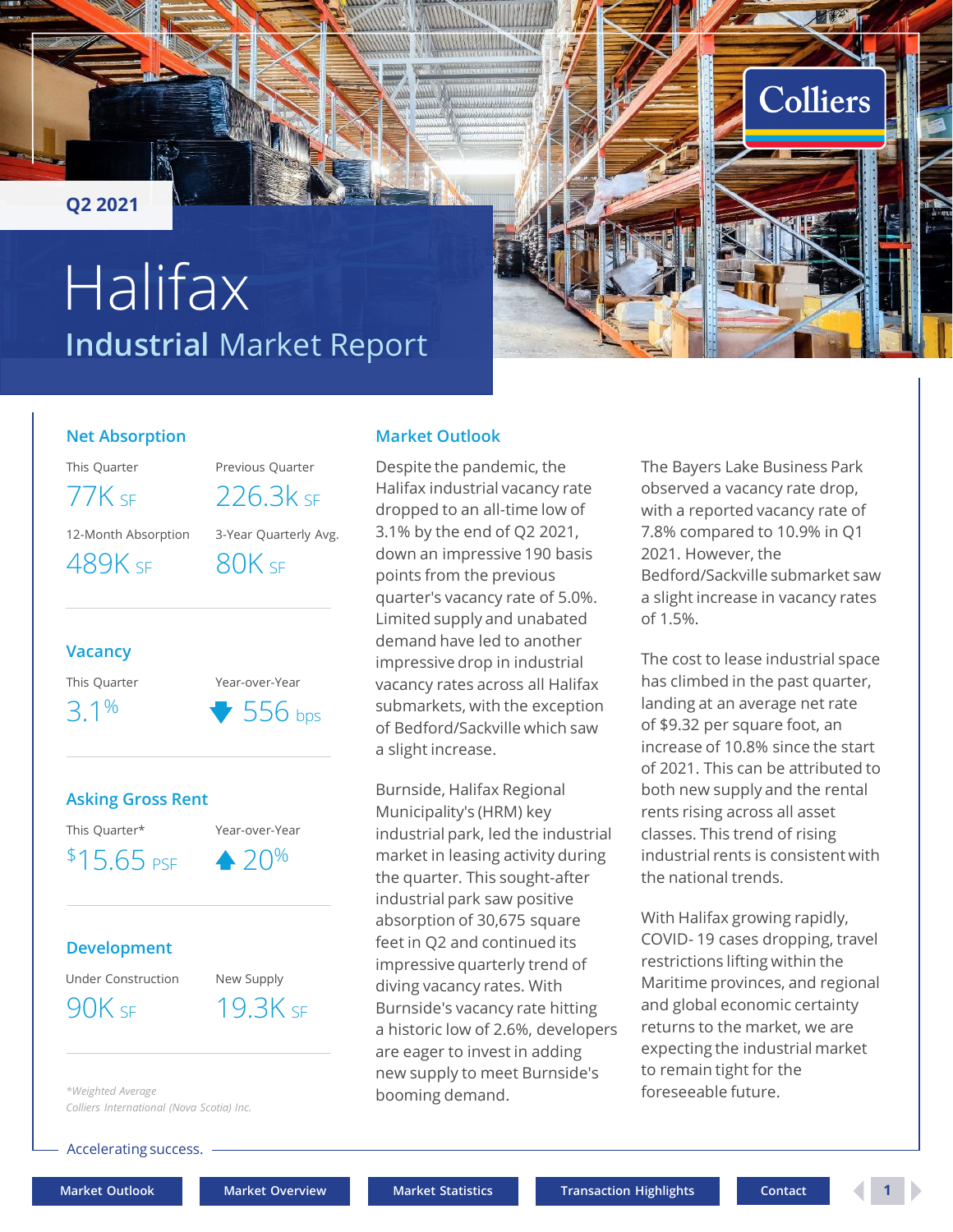### <span id="page-1-0"></span>Market Overview





**Rental Rate Growth\*** By Market | Q2 2020 – Q2 2021



*\*Weighted Average Asking Gross Rent*

**Vacancy Rate** By Market | Q2 2020 – Q2 2021





90,311 SF

0 SF

0 SF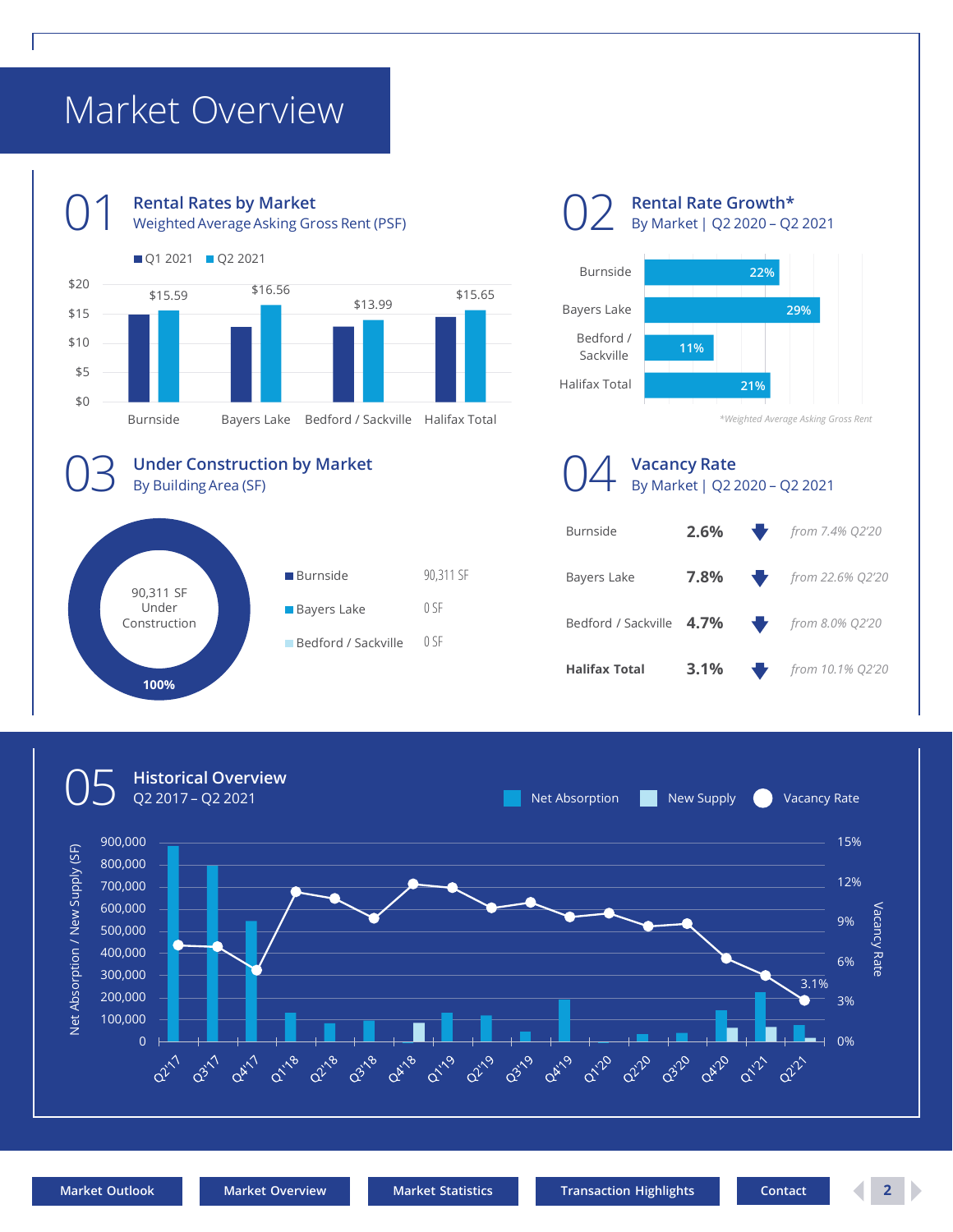## <span id="page-2-0"></span>Market Statistics & Transaction Highlights

|                            | <b>Burnside</b>   | <b>Bayer's Lake</b> | <b>Bedford / Sackville</b> | <b>Halifax Total</b> |
|----------------------------|-------------------|---------------------|----------------------------|----------------------|
| <b>Number of Buildings</b> | 160               | 17                  | 23                         | 200                  |
| Total Inventory            | 7,254,319 SF      | 664,128 SF          | 454,950 SF                 | 8,373,397 SF         |
| Direct Vacancy             | 189,952 SF (100%) | 39,184 SF (76%)     | 21,149 SF (100%)           | 250,285 SF (95.3%)   |
| Sublease Vacancy           | $0$ SF (0.0%)     | 12,359 SF (24%)     | $0$ SF $(0.0\%)$           | 12,359 SF (4.7%)     |
| <b>Total Vacant Space</b>  | 189,952 SF        | 51,543 SF           | 21,149 SF                  | 262,644 SF           |
| Vacancy Rate (Current Q)   | 2.6%              | 7.8%                | 4.7%                       | 3.1%                 |
| Vacancy Rate (Previous Q)  | 2.9%              | 10.9%               | 3.2%                       | 5.0%                 |
| Net Absorption             | 30,675 SF         | 32,871 SF           | $-6,401$ SF                | 76,502 SF            |
| New Supply                 | 19,357 SF         | 00,000 SF           | 00,000 SF                  | 19,357SF             |
| <b>Under Construction</b>  | 0 SF              | 0 SF                | 0 SF                       | 0 SF                 |

#### **Notable Transactions**

| <b>Type</b> | <b>Tenant</b>         | <b>Building Name / Address</b>   | <b>Market</b>  | Size (SF) |
|-------------|-----------------------|----------------------------------|----------------|-----------|
| Sale        | <b>Private Tenant</b> | 2631 Clifton Street, Nova Scotia | <b>Halifax</b> | 5,000     |
| Sale        | <b>Private Tenant</b> | 15 Neptune Crescent, Nova Scotia | Dartmouth      | 2.500     |
| Lease       | <b>Private Tenant</b> | 340 Wright Avenue, Nova Scotia   | City of Lakes  | 10,490    |
| Lease       | <b>Private Tenant</b> | 320 Wright Avenue, Nova Scotia   | City of Lakes  | 6,671     |

#### **Notable Developments**

| <b>Building Name / Address</b> | Market          | <b>Building Status</b> | Size (SF) |         | <b>Est. Completion Owner / Developer</b> |
|--------------------------------|-----------------|------------------------|-----------|---------|------------------------------------------|
| 90 Higney Avenue               | <b>Burnside</b> | Under Construction     | 21.803    | O3 2021 | letco Holding                            |